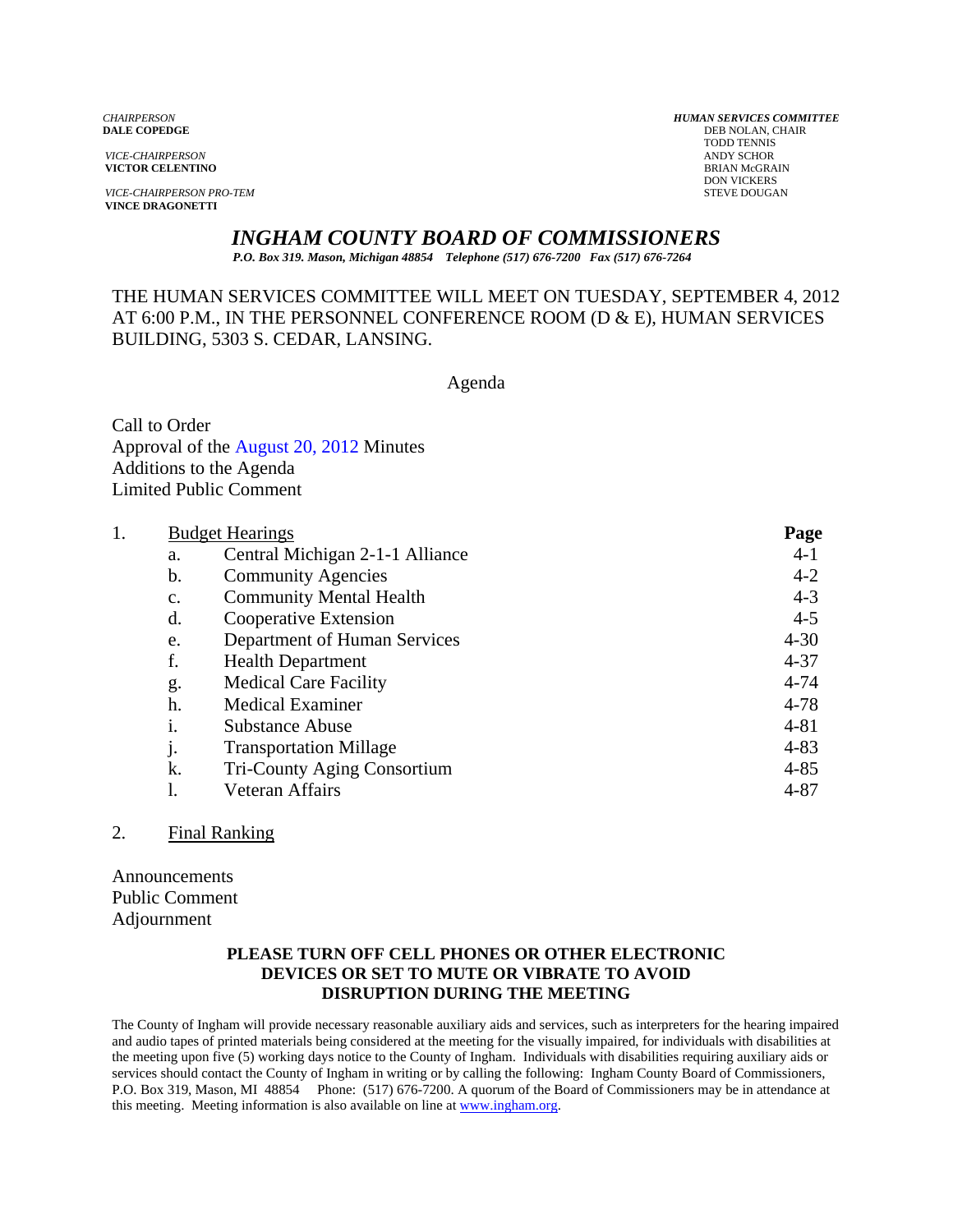#### HUMAN SERVICES COMMITTEE August 20, 2012 **Minutes**

<span id="page-1-0"></span>

| <b>Members Present:</b> | Todd Tennis, Andy Schor, Brian McGrain, Don Vickers, and Steve<br>Dougan                                                                                                                                                                                                                                                                             |
|-------------------------|------------------------------------------------------------------------------------------------------------------------------------------------------------------------------------------------------------------------------------------------------------------------------------------------------------------------------------------------------|
| <b>Members Absent:</b>  | Deb Nolan                                                                                                                                                                                                                                                                                                                                            |
| <b>Others Present:</b>  | Board Chairperson Copedge, Jared Cypher, Chuck Grey, Renée Branch<br>Canady, Deb Brinson, John Jacobs, Robin Reynolds, Dr. Willie Davis,<br>Bob Alexander, Charles Scarborough II, Tom Curtis, Beth Boyce, Robin<br>Reynolds, Flesia Mc Clurkin, Joseph Neff, Jarred Talaga, Randy Bell, Bill<br>Weiman, Monica Kwasnick, Debbie Edokpolo and others |

The meeting was called to order by Vice-Chairperson Tennis at 6:31 p.m. in the Personnel Conference Room "D & E" of the Human Services Building, 5303 S. Cedar Street, Lansing.

Approval of the July 16, 2012 Minutes The July 16, 2012 Minutes were approved as submitted.

Additions to the Agenda None

### Limited Public Comment

Dr. Willie Davis, ICCHC, provided his background, thanked the Commissioners for their years of community health support, and stated he supports Agenda Item 3h, (Resolution to Authorize the Conversion of the Otto Community Health Center from a School-Based Health Center to a General Community Health Center and Establish a Primary Care Physician).

Charles Scarborough II, Citizen of Ingham County and Otto Clinic patient stated he is in favor of Agenda Item 3h. He expressed his concern of access to care, described the Otto Health Clinic patients and the difficulty getting an appointment. He also stated he is healthy because of the preventive care the Otto Clinic provides him.

Tom Curtis, ICHC Board, provided his experience over the years and his support of Agenda Item 3h. He noted that this will provide a capacity element on the north side of Ingham County which may be needed in the future.

Bob Alexander, East Lansing Resident, Mid-Michigan Coalition for Health Care, provide his background in health care stating he is in support of Agenda Item 2, (Resolution to Submit to the Electorate a Special Millage Question for Health Services for Low Income Uninsured Families and Adults Living in Ingham County. He questioned the cost of someone dying because they could not get medicine versus the increased Millage).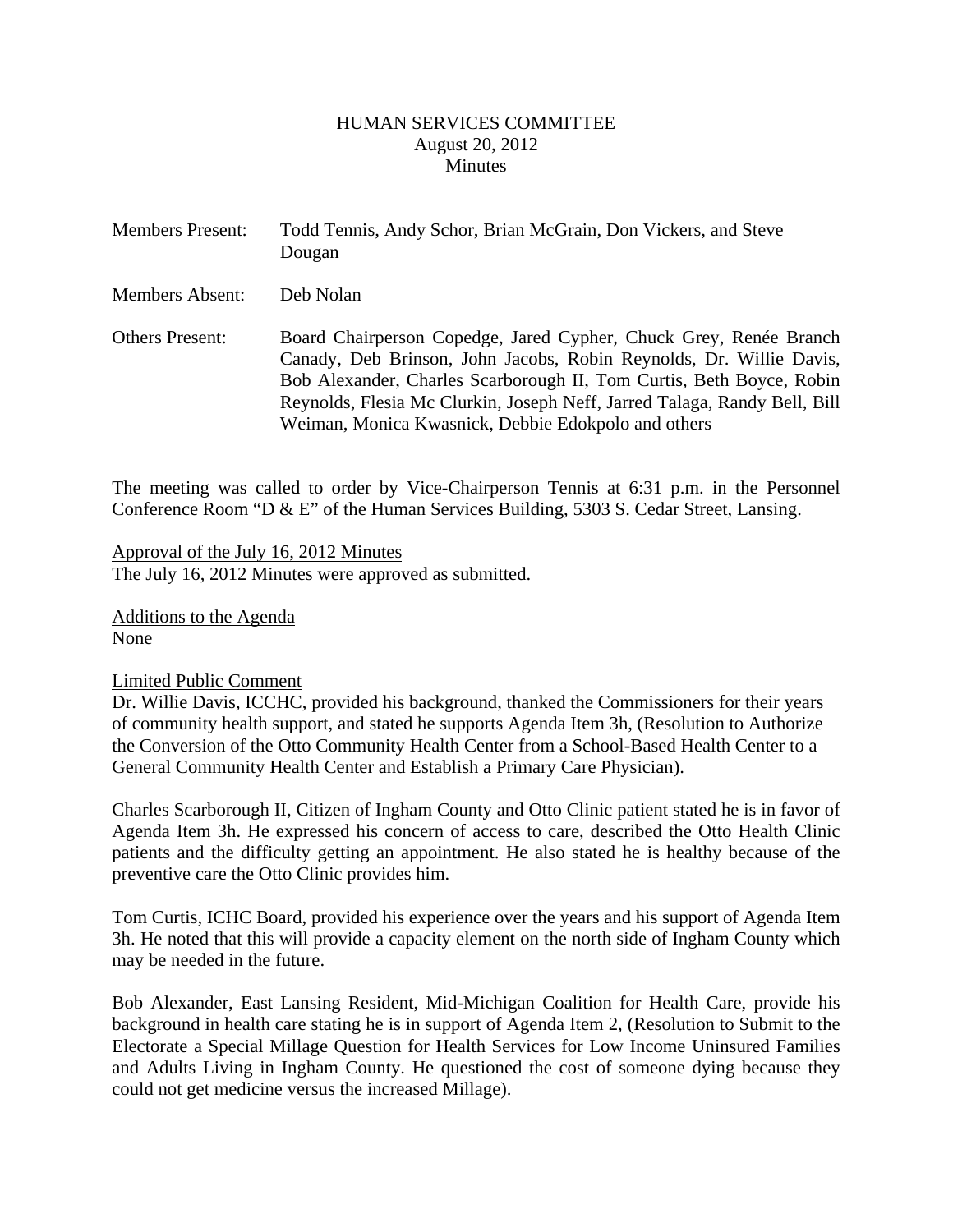Beth Boyce, CHC Board, stated she is in support of Agenda Item 3h. She expressed her capacity concern, the viability of Cristo Rey and where people will go for health care. She thanked the Committee for their support over the years. She noted she is a customer of the clinics.

Robin Reynolds, IHP, described the connection IHP has to the Otto Clinic including capacity and enrollment. She urged the Committee to keep the Otto Clinic open.

Joseph Neff, Citizen and Otto Clinic Patient, stated that he has been a patient for many years and the location is convenient. He stated it is difficult finding a physician accepting patients. He further stated he is in support of keeping the Otto Clinic open.

Mary Malloy, Patient, is in support of expanding health care on the north side of Lansing and East Lansing. She noted that she is a patient of Dental Clinic as well.

Flesia McClurkin, ICHDHC, stated that the north side of Ingham County is underserved and the Health Department is at capacity. She questioned if a plan is in place should the Otto Clinic close, and further questioned where those people will go. Vice-Chairperson Tennis clarified that this is changing from a school base and will be open to everyone and if this does not pass there may be uncertainty. Ms. McClurkin further expressed her concern that Cristo Rey may be closing.

MOVED BY COMM. DOUGAN, SUPPORTED BY COMM. MCGRAIN, TO APPROVE A CONSENT AGENDA FOR THE FOLLOWING ITEMS:

- 3. Health Department
	- b. Resolution to Authorize an Agreement with Capital Area Community Services to Serve Early Head Start Children Through the Family Outreach Services Program
	- c. Resolution to Authorize a Business Associate Agreement with Vision Data Technologies, Inc. for the Participation in the BridgeIT Data Repository
	- d. Resolution to Authorize Amendment #4 to the 2011-2012 Comprehensive Planning, Budgeting and Contracting Agreement with the Michigan Department of Community Health
	- j. Resolution to Authorize Memorandum of Understanding with the Michigan Primary Care Association for Participation in the Health Center Controlled Network
	- k. Resolution Honoring Employees of the Adult Health Center

MOTION CARRIED UNANIMOUSLY. Absent: Chairperson Nolan

# MOVED BY COMM. DOUGAN, SUPPORTED BY COMM. MCGRAIN, TO APPROVE THE ITEMS ON THE CONSENT AGENDA.

MOTION CARRIED UNANIMOUSLY. Absent: Chairperson Nolan

The Committee recognized the Employees of the Adult Health Center. Ms. Brinson introduced the Employees.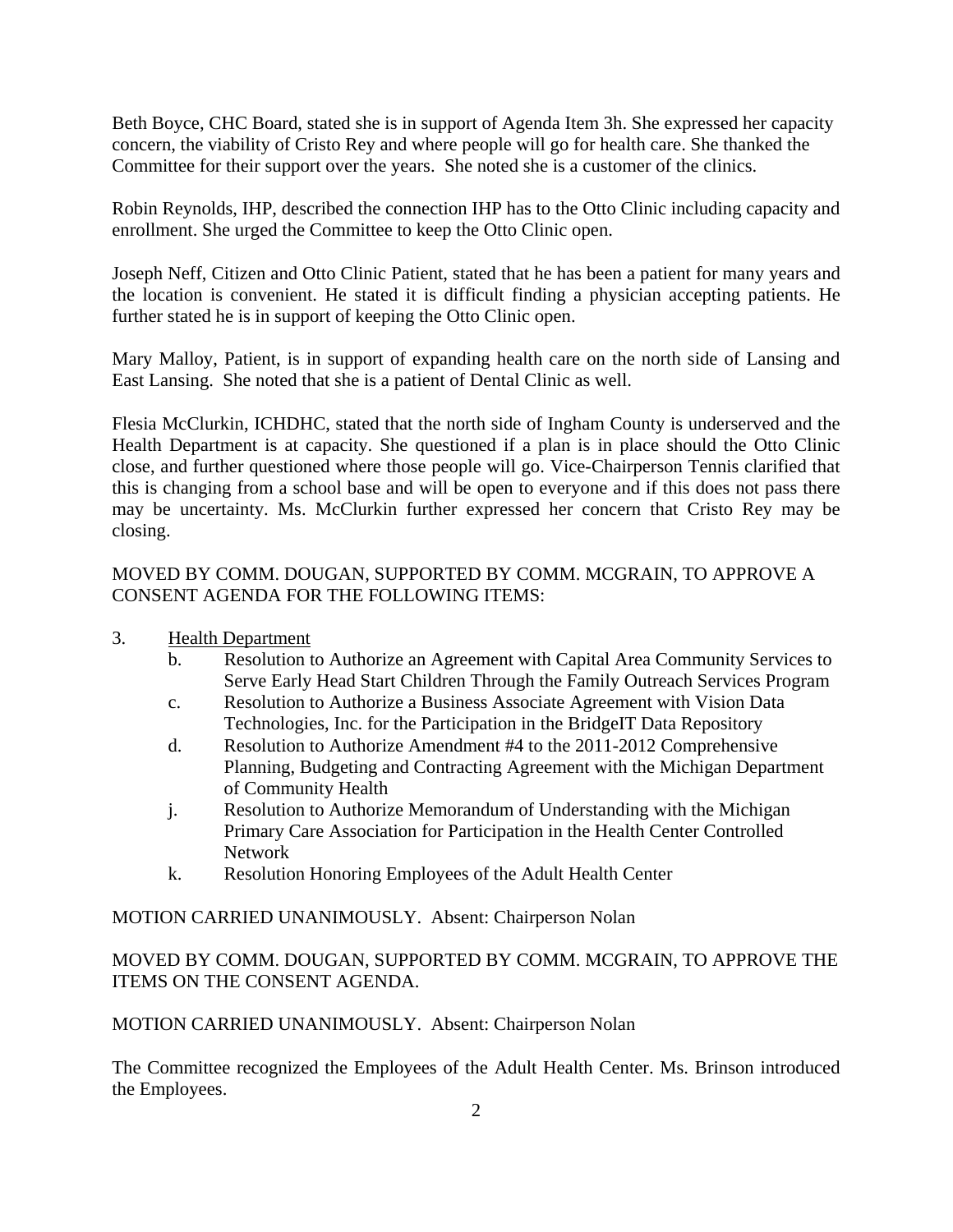Mr. Weiman, RN, Adult Health Center provided a handout and a brief overview of the organization.

## 1. MSU Extension - Discussion Item: Food Services Workgroup Information

Randy Bell and Jarred Talaga, Co-Chairs of the Food System Workgroup provided the presentation. Mr. Bell clarified that this is a presentation on the Food System Workgroup not the Food Services Workgroup stating this organization does not have anything to do with a commissary which may be implied with the wording "food services".

Mr. Bell stated that the Food System Workgroup has been active for the past several years and at this time is not requesting any funding from the County. The presentation is solely informational.

Mr. Bell explained the land use and health resource team began in 2003 primarily by the Health Department and the Tri-County Planning and Extension. It is commonly known as LUHRT. The primary goal of the LUHRT is to find new and innovative ways to create health in the local planning decisions and other decisions made throughout the communities.

In 2007 they began a comprehensive health assessment process and survey facilitating conversations with the citizens of the Tri-County area. He explained that citizens were asked to rank their concerns of 25 items which resulted in food safety (#3), food quality (#4) and access to food (#7). After reviewing the results it was clear that there was no organization that was prepared to broadly address those concerns.

In December 2009 the decision was made to organize a group with logical modeling relating to food issues. He described how the workgroup assisted the city of Lansing during the development of their Master Plan and as a result the 2011 Master Plan includes a food related design.

Mr. Bell described the organizations outreach, feedback, structure, by-laws, membership, and other activities. In addition, the organization will develop and implement a strategic plan, establish action teams, and serve as a forum for others. The organization's goal is that everyone has access to safe healthy affordable food.

Vice-Chairperson Tennis asked for an example of a forum discussion. Mr. Bell explained that a discussion could be parents concern over what their children are eating at school or urban communities' interest in agricultural activities.

Comm. McGrain thanked Mr. Bell and Mr. Talaga for coming to the forefront with a response to food access for everyone. Mr. Bell stated that the intention of this presentation was to introduce the organization. He noted that the Committee may see him again for support on issues that may come up, resolutions of support and guidance.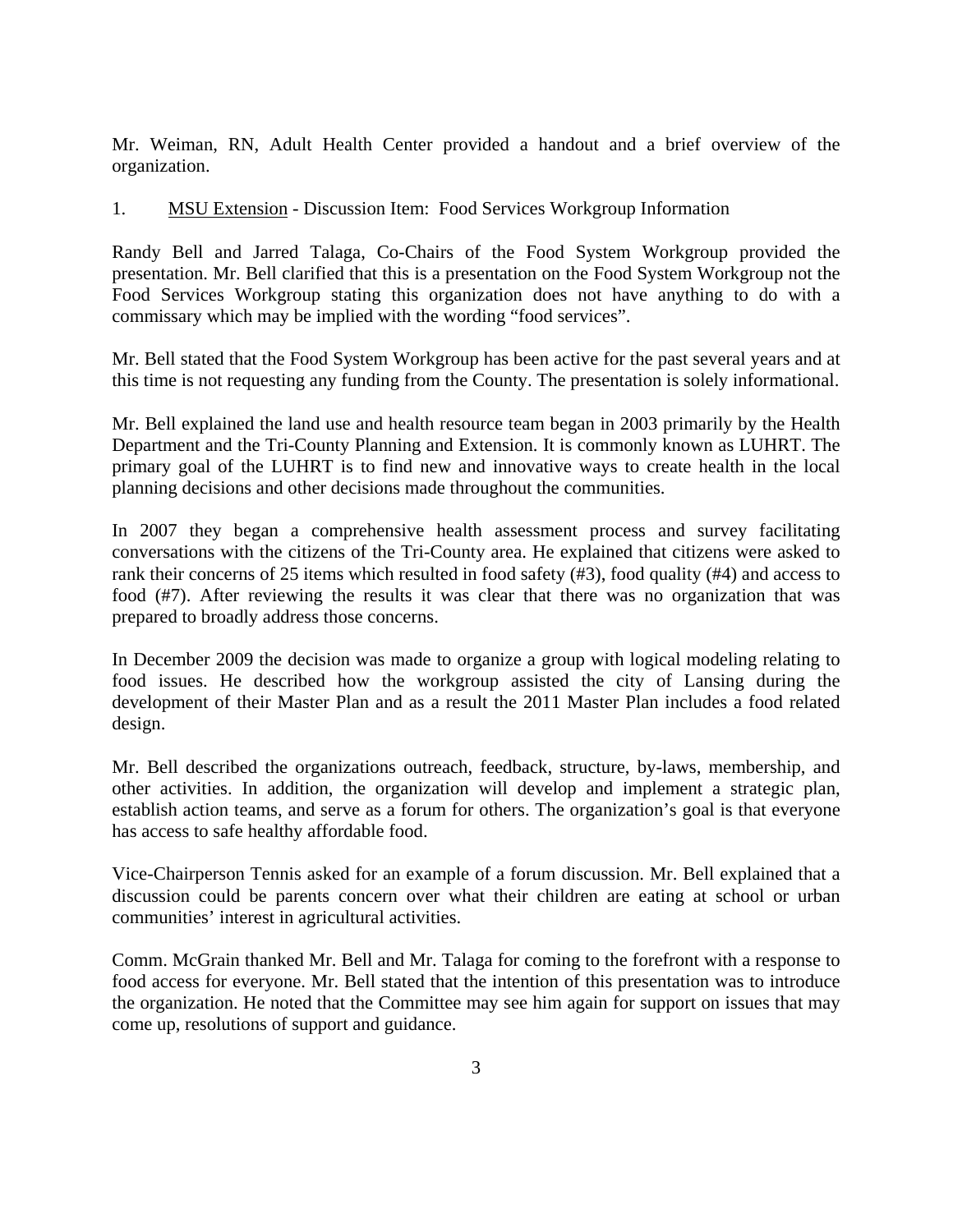2. Ingham Health Plan - Resolution to Submit to the Electorate a Special Millage Question for Health Services for Low Income Uninsured Families and Adults Living in Ingham County

MOVED BY COMM. MCGRAIN, SUPPORTED BY COMM. SCHOR, TO APPROVE THE RESOLUTION TO SUBMIT TO THE ELECTORATE A SPECIAL MILLAGE QUESTION FOR HEALTH SERVICES FOR LOW INCOME UNINSURED FAMILIES AND ADULTS LIVING IN INGHAM COUNTY.

Dr. Branch Canady, Robin Reynolds, IHP, and Monica Kwasnick IHP Board

Ms. Reynolds provided a handout "Frequently Asked Questions". She asked the Committee to approve this resolution so that it may go on to the Finance Committee then the Board Floor giving all of the Commissioners the opportunity to participate in the discussion and vote. She explained that that the 0.52 additional mills will provide basic health care to those who have incomes between \$17,500 and \$28,000 and are not eligible for Medicaid under the Federal Affordable Care Act and who do not have medical insurance. This will also help to pay competitive wages to physicians although will still not compete with Medicare rates. She stated it is her opinion this is a good time to place the question on the ballot because most people vote in November, in addition, the IHP will educate the public on the ballot language.

Ms. Reynolds expressed her concern for the people who do not fit into the coverage categories and should the State of Michigan not expand Medicaid up to the 138% of poverty there will be more people without coverage. She noted that the IHP is seeking a grant for health care navigation. Mr. Reynolds gave examples of the cost to tax payers and explained there is the possibility that taxable values may go down thus the revenue will go down.

Dr. Branch Canady explained the need to increase capacity and the benefit to the community.

Ms. Kwasnick stated that she was a prior user of the IHP then explained how the IHP was the only resource for health care for her family while in need. She noted that she still keeps her card in her wallet to reminder her of the responsibility to others in need. Ms. Swasnick informed the Committee that 40,000 people have benefited from the plan over the years resulting in an increase in quality of life. She echoed Ms. Reynolds stating this is worthy of the Full Board to have a discussion regarding the resolution.

The Committee discussed who qualifies for various coverage including income requirements, specialty care, physician and hospital rates, and medical coding.

Comm. Vickers stated that although this is an excellent program he will be voting no because of health care uncertainty and concern for families of four making \$55,300 in addition to tax foreclosures. Comm. Dougan suggested that the language say "individual" residents whose incomes are between \$17,400 to \$28,000."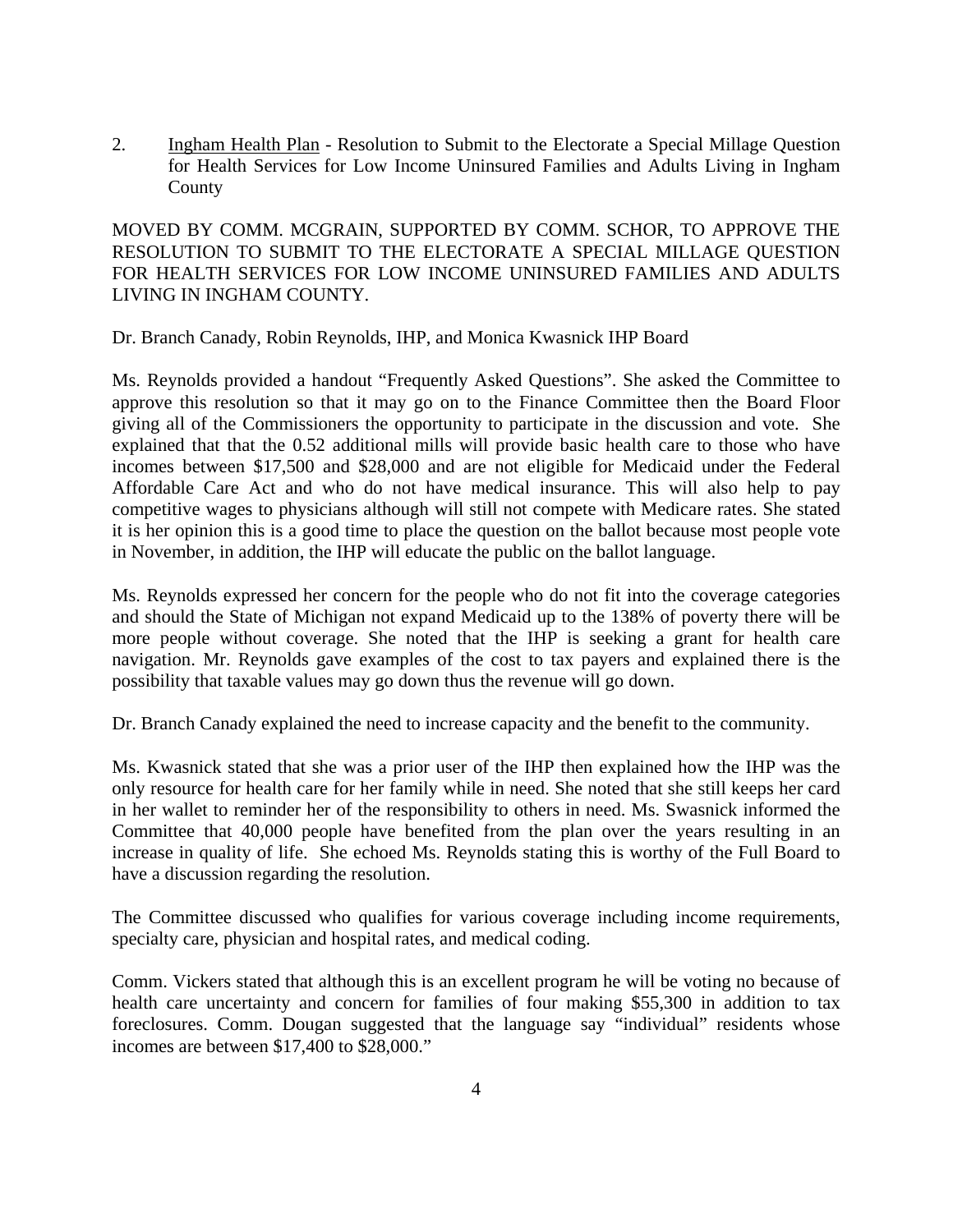Comm. Schor stated after several discussions on this item he acknowledges this is a good program; however, there is a concern of the ballot timing and confusion with the Affordable Care Act. He stated that he will honor the request for a discussion at the Full Board Meeting. He noted that he has not yet made a final decision on this item.

Mr. Cypher asked if the County Attorney has approved this ballot language. Ms. Reynolds stated that he has seen it.

Comm. McGrain agreed there is confusion with the Affordable Care Act expressing his concern that many have the perception that everyone will be taken care of which is not the case. He further expressed his concern that 8,000 to 10,000 people still will not be able to afford health care and will continue to use the emergency rooms. Comm. McGrain stated that he looks forward to a discussion on the Board Floor and is supportive of placing the question on the ballot

MOTION CARRIED with Comms. Vickers and Dougan Voting "no". Absent: Chairperson Nolan

- 3. Health Department
	- a. Resolution to Authorize an Agreement with Cornerstone Consulting, LLC for the Purpose of Developing a Strategic Plan for the Health Department Community Health Centers

MOVED BY COMM. DOUGAN, SUPPORTED BY COMM. MCGRAIN, TO APPROVE THE RESOLUTION TO AUTHORIZE AN AGREEMENT WITH CORNERSTONE CONSULTING, LLC FOR THE PURPOSE OF DEVELOPING A STRATEGIC PLAN FOR THE HEALTH DEPARTMENT COMMUNITY HEALTH CENTERS.

Comm. Dougan asked how this firm was selected and where are they domiciled. Ms. Brinson explained the interviews were conducted by phone and the firm was selected because of their experience with FQHC's and public health, referrals, as well as being the least expensive. She stated the firm is based in Midland, Michigan.

Comm. McGrain asked for a summary of what has happened over the past years and had the goals been met. Ms. Brinson explained there has been difficulty meeting the plan. The primary focus was on infrastructure requirements pertaining to 330e requirements and there needs to be more focus collectively on health outcomes, reporting, infrastructure, patient portal, EMR benchmarks, and health care reform. She pointed out that HRSA will be looking at all of those things. She explained that this needs to be done with the CHC Board of Directors to remain in compliance with the HRSA Grant. Dr. Branch Canady stated that timing is critical this time around. Vice-Chairperson Tennis asked if the County will now be graded more strictly. Dr. Branch Canady answered yes.

Board Chairperson Copedge questioned if there is no RFP were there parameters during the discussion with the firms. Ms. Brinson described the firms experience and the CHC Board of Directors is required to engage in the process. Ms. Brinson stated that a scope of service has been discussed by the CHC Board plus an administrative team has been put together. Vice-Chairperson Tennis stated that the CHC Board will work directly with the consultant and the CHC Board has approved the consultant.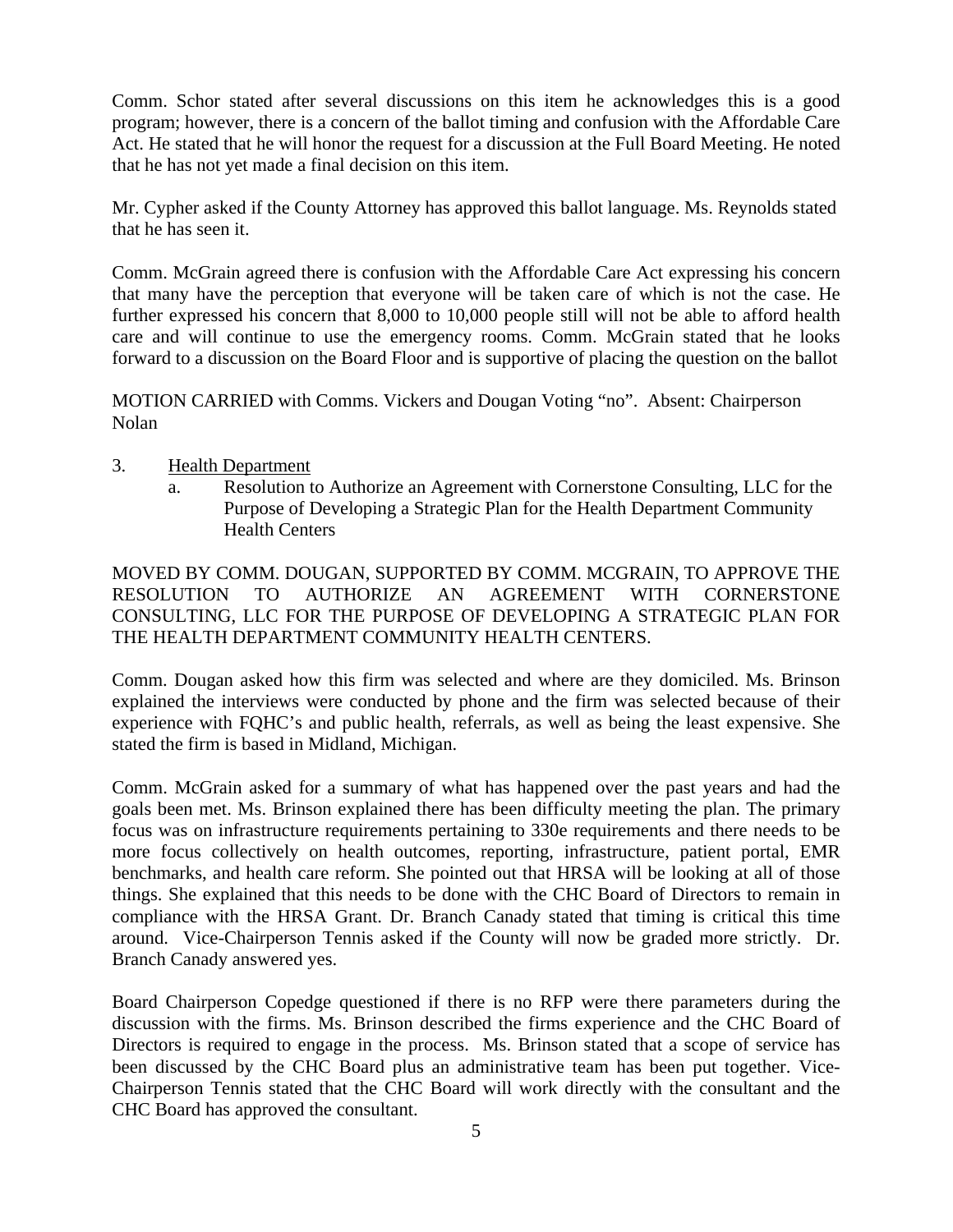### MOTION CARRIED UNANIMOUSLY. Absent: Chairperson Nolan

e. Resolution to Authorize a Client Services Agreement with the Michigan Department of Human Services for Refugee Medical Assessment Services

MOVED BY COMM. DOUGAN, SUPPORTED BY COMM. VICKERS, TO APPROVE THE RESOLUTION TO AUTHORIZE A CLIENT SERVICES AGREEMENT WITH THE MICHIGAN DEPARTMENT OF HUMAN SERVICES FOR REFUGEE MEDICAL ASSESSMENT SERVICES.

Comm. Vickers asked if the program will continue if the funding runs out. Ms. Brinson stated the service will end. Ms. Brinson described the physicians per diem expense and why this is a better approach. She acknowledged Mr. Welter for negotiating a more efficient process.

Board Chairperson Copedge asked if this will be closely monitored. Ms. Brinson answered yes further describing the necessary record keeping and reporting.

MOTION CARRIED UNANIMOUSLY. Absent: Chairperson Nolan

f. Resolution to Authorize an Agreement with the Michigan Department of Environmental Quality for Medication Collection and Disposal

MOVED BY COMM. MCGRAIN, SUPPORTED BY COMM. VICKERS, TO APPROVE THE RESOLUTION TO AUTHORIZE AN AGREEMENT WITH THE MICHIGAN DEPARTMENT OF ENVIRONMENTAL QUALITY FOR MEDICATION COLLECTION AND DISPOSAL.

Comm. Dougan asked collection and disposal sites will be easily found. Comm. McGrain agreed finding the sites can sometimes be difficult. Dr. Branch Canady stated they have had conversations with various entities regarding sites including rural areas. Funding will go toward establishing sites and disposal. Dr. Branch Canady will keep the Commissioners up to date with where the sites are located.

MOTION CARRIED UNANIMOUSLY. Absent: Chairperson Nolan

g. Resolution to Accept Funds from the U. S. Department of Health and Human Services, Division of Health Resources and Services Administration for the Healthy Start Grant and Establish Perinatal Systems Project Coordinator/Senior Public Health Nurse and Health Educator II Positions

MOVED BY COMM. VICKERS, SUPPORTED BY COMM. DOUGAN, TO APPROVE THE RESOLUTION TO ACCEPT FUNDS FROM THE U. S. DEPARTMENT OF HEALTH AND HUMAN SERVICES, DIVISION OF HEALTH RESOURCES AND SERVICES ADMINISTRATION FOR THE HEALTHY START GRANT AND ESTABLISH PERINATAL SYSTEMS PROJECT COORDINATOR/SENIOR PUBLIC HEALTH NURSE AND HEALTH EDUCATOR II POSITIONS.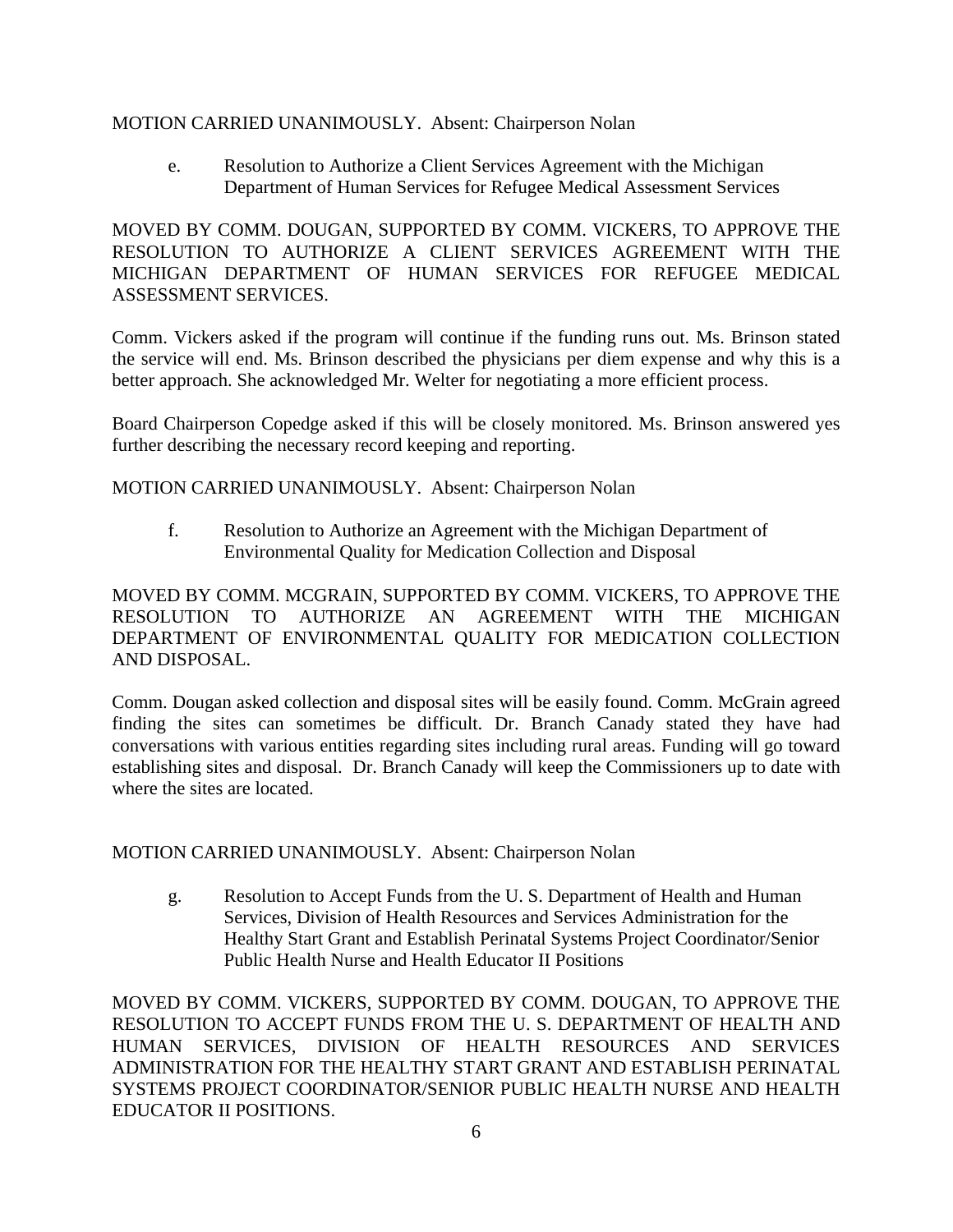The Committee discussed the target population, the Housing Commission outreach, in addition to, how the funds will be disbursed and accountability.

MOTION CARRIED UNANIMOUSLY. Absent: Chairperson Nolan

h. Resolution to Authorize the Conversion of the Otto Community Health Center from a School-Based Health Center to a General Community Health Center and Establish a Primary Care Physician

MOVED BY COMM. MCGRAIN, SUPPORTED BY COMM. VICKERS, TO APPROVE THE RESOLUTION TO AUTHORIZE THE CONVERSION OF THE OTTO COMMUNITY HEALTH CENTER FROM A SCHOOL-BASED HEALTH CENTER TO A GENERAL COMMUNITY HEALTH CENTER AND ESTABLISH A PRIMARY CARE PHYSICIAN.

Comm. Vickers asked if other entities would be renting in Otto Middle School Ms. Brinson stated not for the next year. Comm. Vickers expressed his concern that school building expenses can be more than other types of buildings. Ms. Brinson stated that space will be divided specifically; therefore expenses will be minimized and there will be no access to vacant areas.

Ms. Brinson noted that there are discussions that the County will not have to pay rent because it is an asset to the School District having the building occupied. Comm. Vickers asked how many adult health centers are actively open. Ms. Brinson stated eight collectively.

Comm. Dougan asked for a specific conversion date. Ms. Brinson stated the transition will coincide with the beginning of the school year if this is approved.

MOVED BY COMM. DOUGAN, SUPPORTED BY COMM. MCGRAIN, TO AMEND THE  $8^{TH}$  WHEREAS BY STRIKING THE WORD "USE" AND REPLACING IT WITH "LEASE", AND AS FOLLOWS:

WHEREAS, the Lansing School District has agreed to allow the Ingham Community Health Centers to continue to use **lease** the space where Otto is located for this purpose; and

THIS WAS ACCEPTED AS A FRIENDLY AMENDMENT. Absent: Chairperson Nolan

Comm. McGrain asked if staff is accepting of this. Mr. Cypher stated at this time yes. Comm. McGrain stated that he see this as a short term fix for a long range need. Ms. Brinson stated that in September or October they will be presenting a space plan to the Committee.

MOTION TO APPROVE THE RESOLUTION, AS AMENDED, CARRIED UNANIMOUSLY. Absent: Chairperson Nolan

Dr. Branch Canady thanked the Committee for their support of the Wellness Committee stating that 200 employees have signed up for the Couch to 5K initiative. She also thanked Deb Bravery and the Wellness Committee staff for their efforts.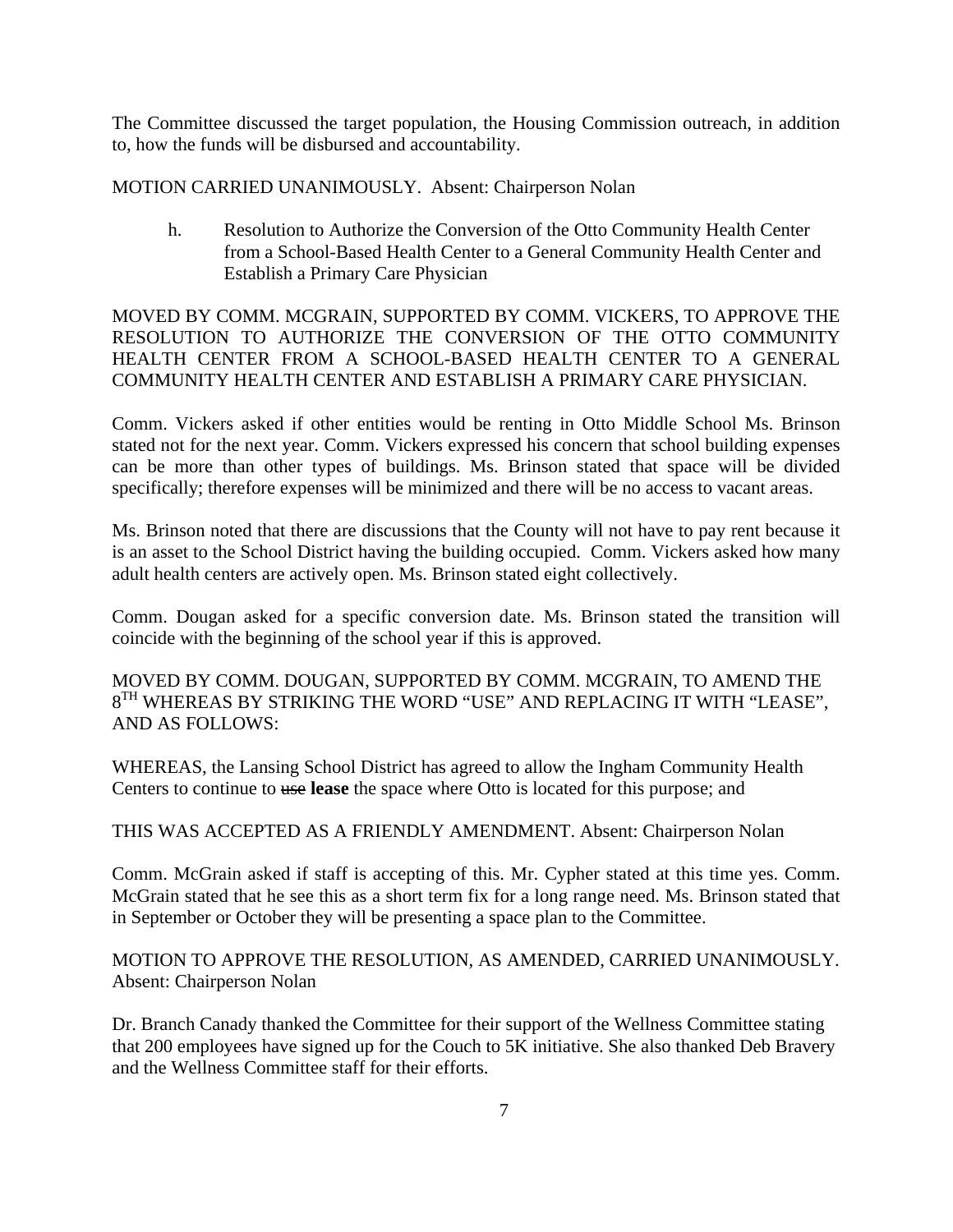Comm. Dougan requested that Item 3i be reconsidered from the Consent Agenda so that changes may be made. Vice-Chairperson Tennis honored his request.

i. Resolution to Authorize an Addendum to the Agreement with Nextgen Healthcare Information Systems, Inc.

MOVED BY COMM. DOUGAN, SUPPORTED BY COMM. SCHOR, TO APPROVE THE RESOLUTION TO AUTHORIZE AN ADDENDUM TO THE AGREEMENT WITH NEXTGEN HEALTHCARE INFORMATION SYSTEMS, INC.

MOVED BY COMM. DOUGAN, SUPPORTED BY COMM. SCHOR, TO AMEND THE RESOLUTION BY STRIKING THE 4TH WHEREAS, AND ADDING ", AND AT NO COST TO THE COUNTY," IN THE 1<sup>ST</sup> BE IT FURTHER RESOLVED, AS FOLLOWS:

## $4^{TH}$  WHEREAS:

WHEREAS, this addendum to the agreement presents no cost to the Health Department; and

## 1<sup>ST</sup> BE IT FURTHER RESOLVED:

BE IT FURTHER RESOLVED, that the term of this addendum shall be for one year effective the date signed**, and at no cost to the County,** and automatically renew for subsequent one year terms unless either party terminates by providing 30 days written notice.

THIS WAS ACCEPTED AS A FRIENDLY AMENDMENT. Absent: Chairperson Nolan

MOTION TO APPROVE THE RESOLUTION, AS AMENDED, CARRIED UNANIMOUSLY. Absent: Chairperson Nolan

### 4. Board Referrals

- a. Letter from Capital Area Health Alliance in Support of the Ingham Health Plan Corporation's Recommendation to Place a Health Care Millage on the November 6, 2012 Ballot
- b. Letter from Barry E. Saltman, MD to Provide Support to the Request for a Millage Vote in the November 6, 2012 Election
- c. Letter from McLaren Greater Lansing in Support of the Ingham Health Plan Corporation's Recommendation to Place a Health Care Millage on the November 6, 2012 Ballot

The Board Referrals were received and placed on file.

#### Announcements

Comm. McGrain invited the Commissioners to tour the Medical Arts Building tomorrow at 8:30 am. The building is located at 1322 Michigan Ave, Ste. 308 and next to the Ronald McDonald House.

Comm. Vickers asked for clarification if the Cedar Community Health Center is also the Human Services Building. Ms. Brinson answered yes and gave a brief explanation.